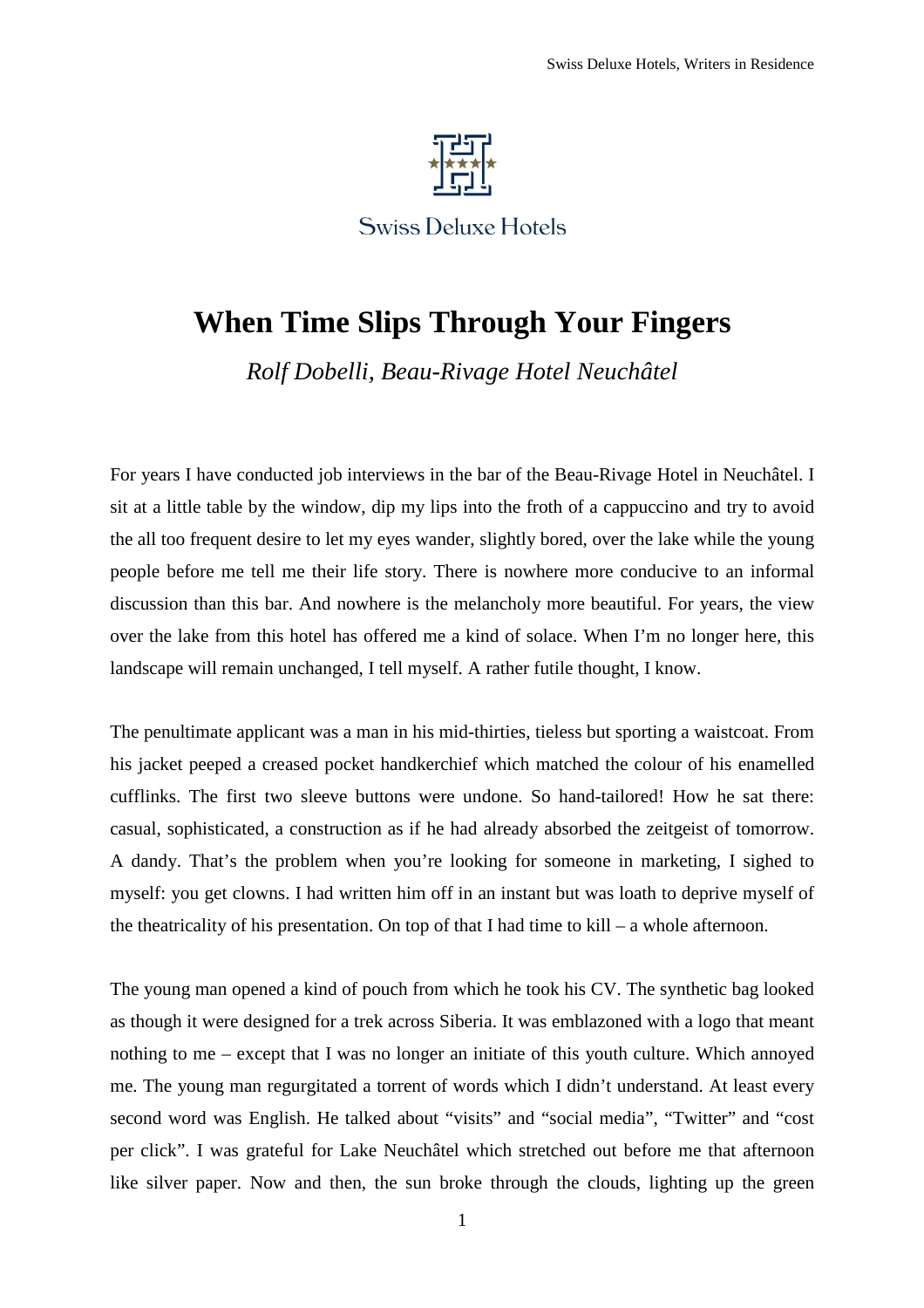backdrop of hills. Behind them – as if hastily painted in – stood the Alps. The view over the lake made up for the hollowness of his blathering.

I am resolutely against idylls and any form of nostalgia. That's also true in my private life. The past is something that is best left undisturbed, especially when the old pic-tures come welling up. And yet there they were now. Perhaps that was why I felt so drawn to this lake. As a student in mechanical engineering, I was once invited to visit a watch works in the Jura around Neuchâtel. The purpose of my visit? To assess to what extent it is possi-ble to automate production in a watch works. A degree dissertation.

I stayed the night in Neuchâtel at a friend's house. That's where I met her. At a semipublic wine-tasting in the Beau-Rivage. She was ten years older than me. A tall, slim woman with a head full of muddled thoughts. She listened more than she spoke, holding her head slightly to one side. Her eyes were green as Brazilian slate and she had slightly protruding teeth, giving her lips a somewhat wicked look. I had no idea to whom she belonged. I didn't want to know.

The next day, I hired a sailing boat for two hours  $-$  I couldn't afford any more  $-$  and invited her to join me. It was a sultry day. To cool off, we dived into the lake. We slept together. It wasn't the first time I had slept with a woman, but it was the first time without lust. We might both have been in high spirits with the local Chasselas, and we forgot the time.

When we woke up the next morning, our boat was caught in the reeds in Chevroux. The keel had grounded and the mast was askew. During the night, a storm must have driven us towards the shore. Franziska stayed in the boat while I swam ashore and informed the police, who pulled the boat from the reeds and towed it back across the lake to the harbour in Neuchâtel. Then came the apologies, a bill from the rental agency for a new keel and an extra day's rent. I had no income so Franziska paid for the damage. I never heard from her again. I learned from my friend that she had left for California shortly afterwards and at some point had a child. That was during the seventies and it seemed as if all women were having children in those days. When I finished my studies, I joined the very same watch works I had visited in the role of technical manager. I now manage the firm.

I dragged my gaze away from the lake, licked the froth from the cup and dismissed the young man. The more I thought about that summer's day, the less I was in the mood for job interviews.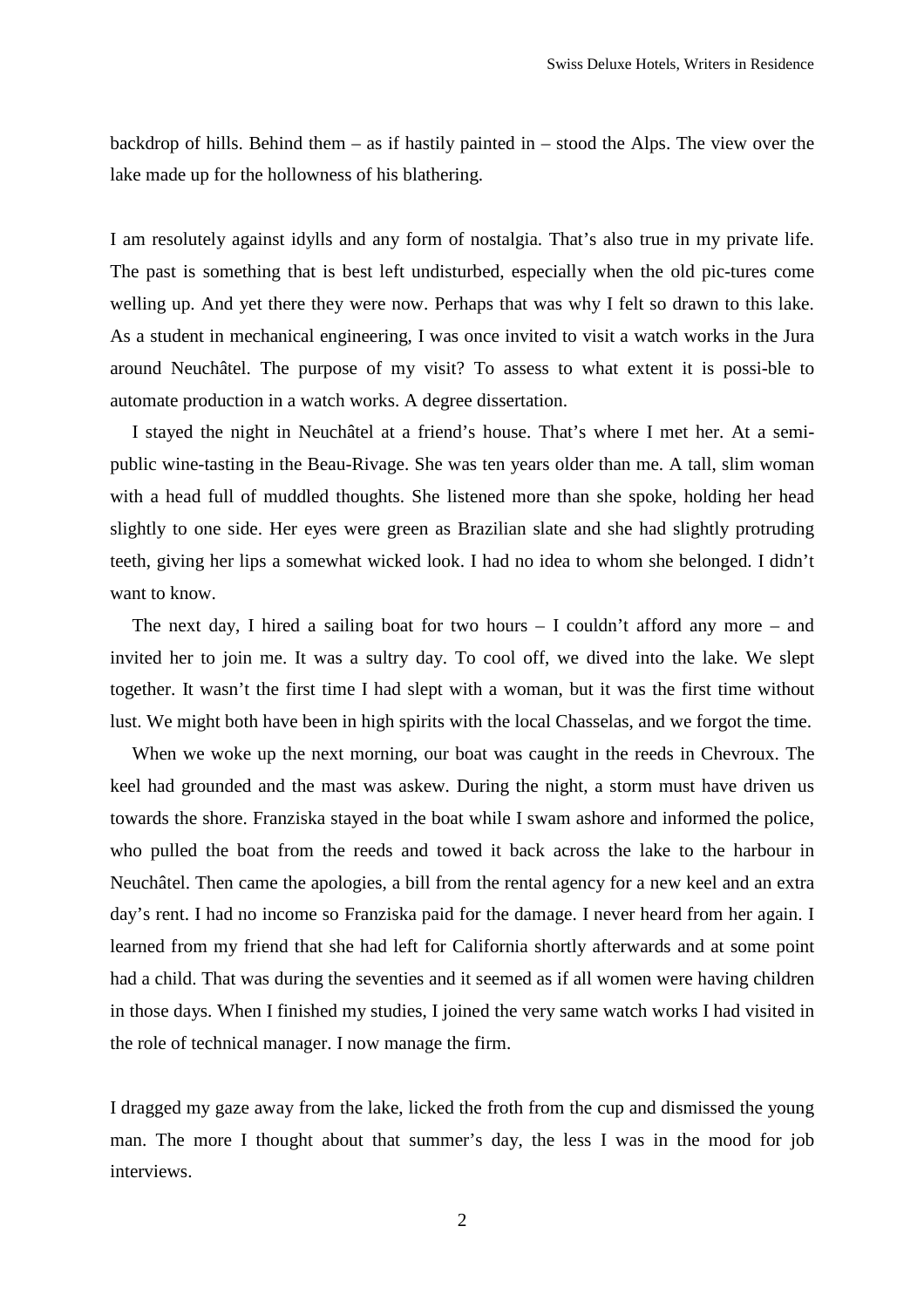The final candidate arrived at five. I had already noticed her outside on the promenade. She sat almost motionless on the bench in the shade of the trees in front of the Beau-Rivage. I could only see her back. Now she was standing in front of me. I was immediately struck by her green eyes. As green as absinth. But maybe it was simply because I had been staring at the ever-changing greens and greys of the lake for hours on end. She was in her late thirties, slim with dark hair which formed a stubborn parting above her right eye and fell in energetic waves over her cheekbones down to below her shoulder – and like me she had a birthmark on the back of her right hand. I found it amusing to know that I wasn't the only person in the world with a black mark on my hand.

She took me through her CV, which I had already read, explained why she had moved from one job to another, her time in Silicon Valley. Her love of Califor-nia. She talked while my mind was elsewhere.

"Why Berkeley?"

"Stanford", she corrected me, "Silicon Valley, as I said."

"Sorry. So why Stanford?"

"Because my mother lived there, in Los Altos Hills, and I was born there."

"Is your mother American?"

"Swiss. From Zurich." She held her head to one side as Franziska would have done, a superior smile on her face.

Only then did it dawn on me that she had the same surname: Glanzmann.

Suddenly I needed to cough. I almost choked.

"Excuse me," I said and coughed into my handker-chief before dabbing the sweat from my brow.

"Tell me, is your mother called Franziska?"

"Do you know her?" She sat bolt upright.

"Vaguely. We met once, many years ago."

Suddenly I felt hot. I beckoned to a waiter and or-dered a Pernod, although I am not really in the habit of drinking alcohol in the afternoon. I was pleased every time a guest came through the door creating a little draught in the bar.

She stared at my hands. They were trembling. I pushed them under my thighs. But there was still her gaze.

"So where does your mother live now?"